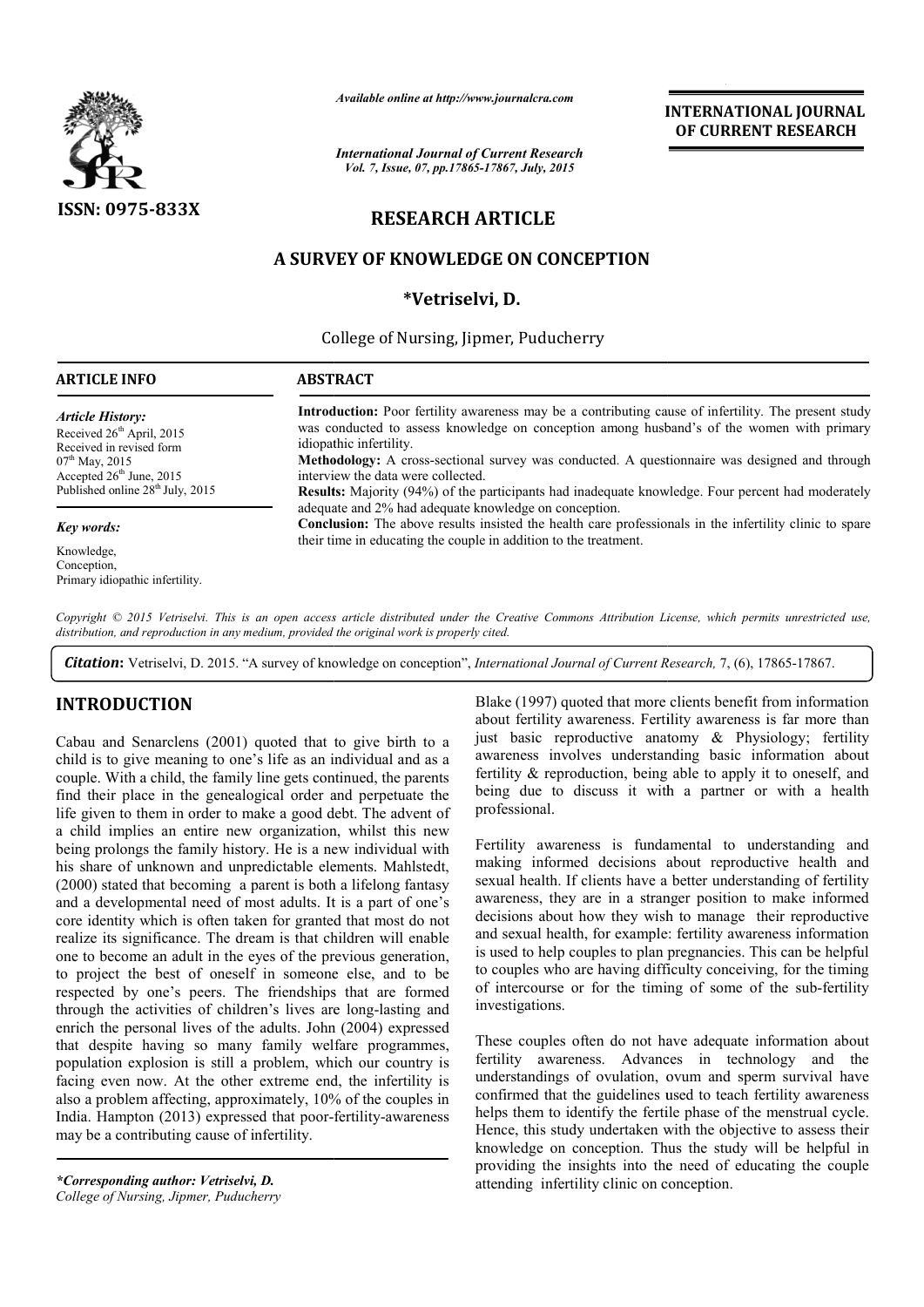# **MATERIALS AND METHODS**

A cross-sectional survey was conducted in infertility clinic of a tertiary care center among husband's of the women with primary idiopathic infertility. The total sample was 50.

**Sampling:** Simple random sampling was used.

**Instruments:** Subject data sheet had a set of questions that was oriented to the demographic and clinical data of subjects. Knowledge on conception was assessed by using a questionnaire. The questionnaire had 23 multiple choice questions.

**Data collection procedure:** Data collection was started after getting ethical committee permission and permission from hospital authority. Informed consent was taken from study participants. Subject data sheet information and knowledge on conception was collected by the investigator through structured interview schedule. The time duration to complete the questionnaire was 25-30 minutes.

**Data analysis:** The distribution of background variables was expressed as frequencies and percentage. The knowledge levels were expressed as mean with standard deviation.

## **DISCUSSION**

With regard to the spouses educational status 35.4% had primary education and 30.9% had collegiate education. Regarding their occupation 46.3% were working in private company and 27.7% were from government sector. The family income per month showed that 48% earned more than 4000 rupees and 16% earned less than 1000 rupees. With regard to duration of married life 60.3% had married life of less than 5 years and 33.4% between 6-10 years. Majority of the men (94%) had inadequate knowledge. Four percent had moderately adequate and only 2% had adequate knowledge before intervention.

#### **Conclusion**

The study concluded that most of the husband's of women with primary idiopathic infertility had inadequate knowledge on conception. To overcome this problem, the infertility clinic should have adequate fertility information handouts to distribute to the couple and also a counselor should be there to clarify their doubts regarding infertility. The infertility clinic should install televisions to provide information about fertility.

 $(N = 50)$ 

## **RESULTS**

|                                                       |                     |                 | $(N=50)$           |
|-------------------------------------------------------|---------------------|-----------------|--------------------|
| Variables                                             | Sub-Variables       | Number $(n=50)$ | Percentage $(\% )$ |
| Spouse-Educational Status                             | Non-literate        | 7               | 14                 |
|                                                       | Primary             | 12              | 24                 |
|                                                       | Secondary           | 13              | 26                 |
|                                                       | College             | 18              | 36                 |
| Spouse-occupation                                     | Government Employee | 11              | 22                 |
|                                                       | Self-employed       | 14              | 28                 |
|                                                       | Private company     | 20              | 40                 |
|                                                       | Labourer            | 5               | 10                 |
| Family Income per month (in Rupees)                   | Rs. < 1000          | 4               | 8                  |
|                                                       | Rs. 1001-2000       | 12              | 24                 |
|                                                       | Rs.2001-4000        | 6               | 12                 |
|                                                       | Rs. > 4000          | 28              | 56                 |
| Duration of married life                              | 1-5 years           | 20              | 40                 |
|                                                       | $6-10$ years        | 25              | 50                 |
|                                                       | $11-15$ years       | 4               | 8                  |
|                                                       | $15-20$ years       | 1               | $\overline{2}$     |
| Habit of consuming Alcohol                            | Yes                 | 5               | 10                 |
|                                                       | N <sub>0</sub>      | 45              | 90                 |
| Habit of smoking                                      | Yes                 | 10              | 20                 |
|                                                       | N <sub>0</sub>      | 40              | 80                 |
| Habit of consuming Recreational Drugs                 | Yes                 | $\theta$        | $\theta$           |
|                                                       | N <sub>0</sub>      | 50              | 100                |
| Occupational exposure (Peticides, metal, Heat &X-ray) | Yes                 | $\theta$        | $\theta$           |
|                                                       | N <sub>0</sub>      | 50              | 100                |
| Habit of regular exercise                             | Yes                 | 40              | 80                 |
|                                                       | N <sub>0</sub>      | 10              | 20                 |
| Type of Inner Garment                                 | Nylon               | 8               | 16                 |
|                                                       | Cotton              | 42              | 84                 |
| Mode of wearing the Inner Garments                    | Tight               | 5               | 10                 |
|                                                       | Loose               | 45              | 90                 |

#### **Table 1. Demographic Characteristics of the Spouses of the Women with Primary Idiopathic Infertility**

#### **Table 2. Knowledge Levels among Husband's of The Women With Primary Idiopathic Infertility before Intervention**

|                                 |                 |                    |      | .    |
|---------------------------------|-----------------|--------------------|------|------|
| Level of Knowledge              | Number $(n=50)$ | Percentage $(\% )$ | Mean | SЬ   |
| Inadequate $(< 50\%)$           |                 |                    | 74   | 2.98 |
| Moderately adequate (50% - 75%) |                 |                    |      |      |
| Adequate (>75%)                 |                 |                    |      |      |